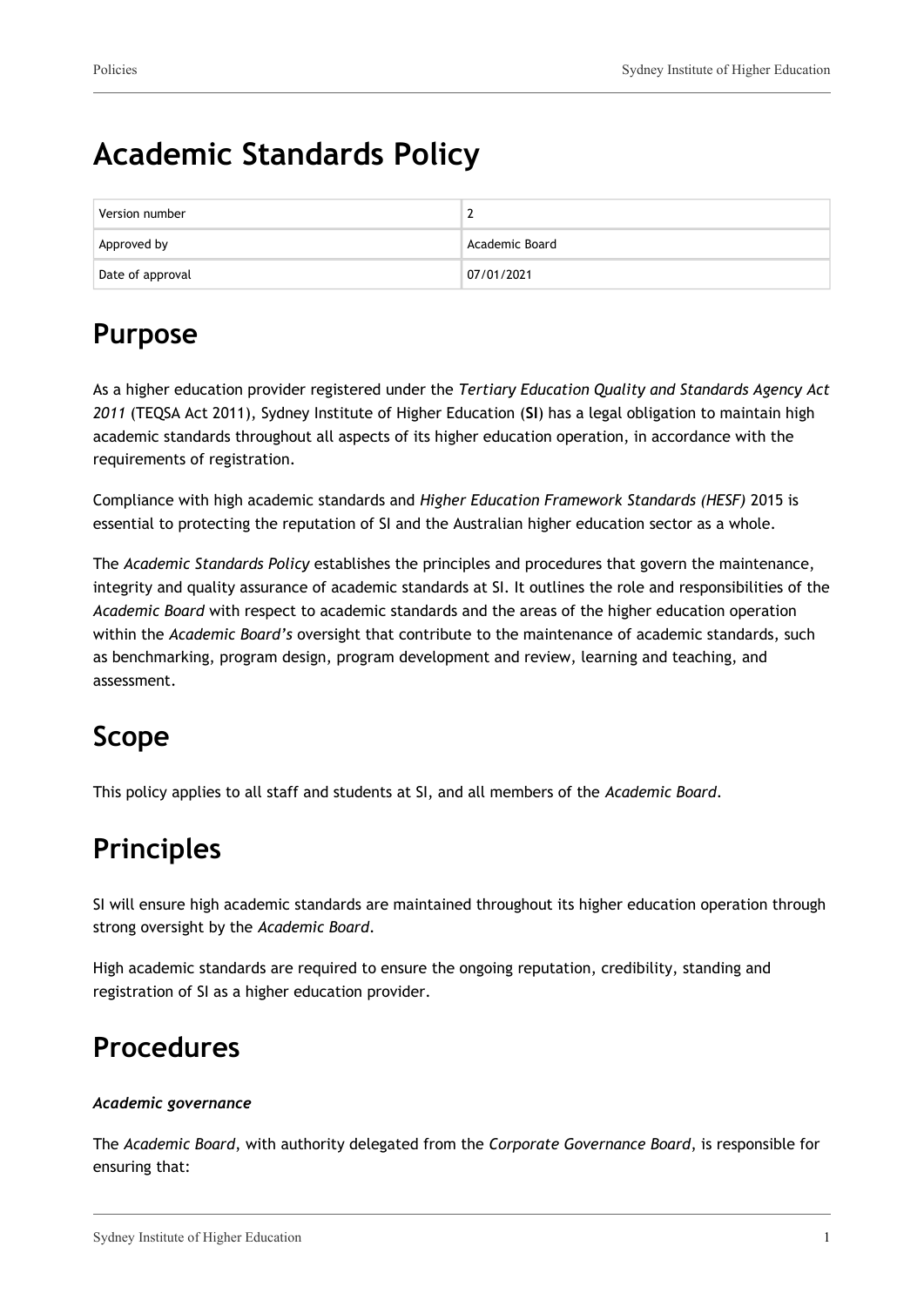- Academic expertise external to SI and input from industry representatives is sought during the curriculum development process and any major program or unit review process (see the *Program Development and Approval Policy* and *Program Review and Continual Improvement Policy*);
- As an overall quality assurance mechanism, benchmarking projects must be conducted between SI and other Australian higher education providers. Criteria for comparison include program content, along with broader academic arrangements, such as admissions and program progression policies, enrolment and completion data, among others. Approaches to Academic Governance and management will also be benchmarked. (Refer to the *Benchmarking Policy*);
- All higher education delivered at SI is informed by scholarship and engages with critical inquiry. Not only curriculum, but all aspects of teaching and learning must aim to foster independent thinking and approaches to lifelong learning (refer to the *Learning and Teaching Policy* and *Learning and Teaching Plan*);
- Program review cycles that will be conducted a minimum of once every five years will be informed by regular ongoing program monitoring in accordance with the *Compliance Calendar*. Ongoing program monitoring will collect and report data on student performance, attrition and completion rates, student feedback concerning the quality of teaching, the adequacy of learning resources and student support, among other criteria. The *Program Review and Continual Improvement Policy* provides further information and guidance;
- All academic aspects of higher education delivered and supported at SI is continually improved, with academic standards set by the *Academic Board*, reviewed and monitored for compliance, and improvements implemented.

#### *Program Development, Program Design and Review*

The programs of study offered by SI must demonstrate an academic standard of pedagogy and design appropriate for a higher education degree. New programs will be assessed for delivery on the basis of a sufficiently advanced level of inquiry and depth of learning, and that programs appropriately progress in complexity of content, learning outcomes, and assessment as students progress through them. The development of programs of study must demonstrate external referencing of scholarship, and be regularly internally evaluated for quality assurance purposes.

All SI programs of study will:

- Be aligned with the appropriate AQF level requirements of the qualification, relevant State and Federal legislation, and industry best practice as determined by external referencing and benchmarking activities
- Demonstrate the constructive alignment of program learning outcomes with unit learning outcomes and a range of appropriate assessment activities that allow learning outcomes to be assessed throughout the duration of the program of study
- Demonstrate a sequenced structure that allows for the progressive and coherent achievement of the expected learning outcomes
- Deliver content that is informed by rigorous academic research and relevant theories and concepts in the discipline
- Be developed in consultation with relevant industry representatives, professional bodies and disciplinary experts in the field as well as learning and teaching experts
- Engage with current and emerging scholarship in the field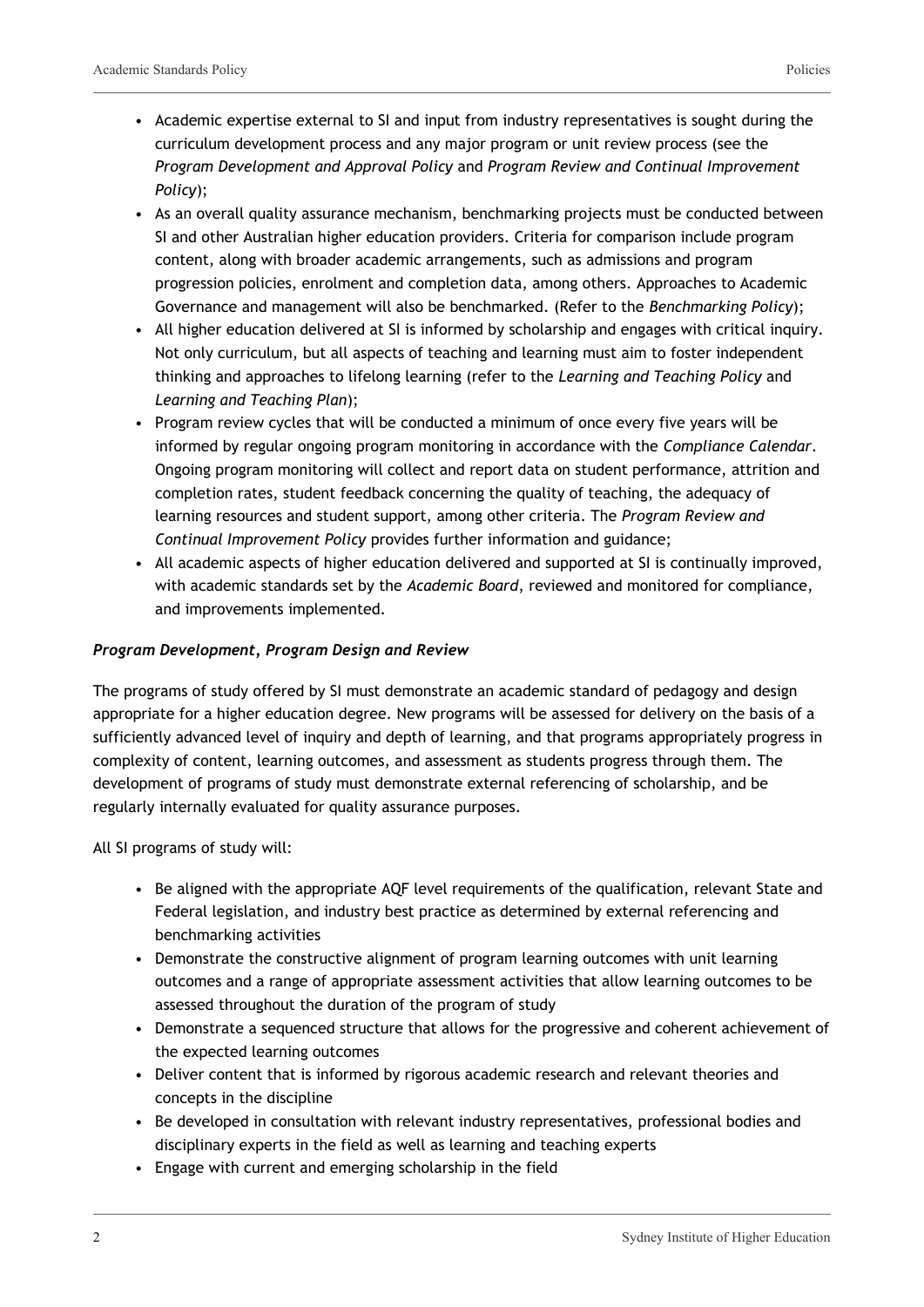- Challenge students to engage in critical inquiry and develop lifelong learning abilities
- Be innovative in design and learning and teaching methods
- Reflect all relevant requirements of the Higher Education Standards Framework.
- The *Program Development and Approval Policy* provides further information and guidance.

The *Program Advisory Committee* is responsible for providing advice to the *Academic Board* on new program development, program design and review. As well as consulting students and academic staff, this committee is responsible for benchmarking and consulting external and industry experts in the development of new programs, new units of study, program changes and improvements.

#### *Benchmarking*

As described above, benchmarking is a quality control mechanism that allows SI's governing bodies to assure themselves that the quality of education delivered at SI is of a sufficient standard appropriate for higher education programs. Benchmarking also provides external evidence to inform decision-making around resource allocation and/or redeployment of resources to meet internal academic objectives.

Internal benchmarking informs ongoing monitoring, review and improvement activities to maintain quality and standards within SI whilst allowing SI to position its educational offerings as distinct within the higher education sector.

Benchmarking arrangements should aim to cover the following operations at SI at minimum:

- Structural arrangements (including governance)
- Program benchmarking (program design, learning outcomes, assessment strategies and moderation, student performance, expected graduate pathways, specific program admission criteria, fees)
- Policies and processes, particularly concerning admissions arrangements, program progression, and early intervention for unsatisfactory progress
- Benchmarking of student outcomes (outcomes data, student progression, attrition and completion rates, student and staff satisfaction, staff performance, student achievement in relation to program and unit learning outcomes)
- Staffing arrangements, including aggregated data about salaries and staff/student ratios.

The *Benchmarking Policy* provides further information and guidance on external referencing and internal benchmarking practices.

#### *Learning and Teaching*

SI learning and teaching arrangements are central to maintaining high academic standards. SI strives to develop a culture of academic leadership whereby more senior and experienced academic staff mentor and share teaching innovations with junior academic staff, fostering a community of academic best practice within SI.

SI must ensure that:

- All staff involved in developing curriculum are qualified and experienced in approaches to higher education pedagogy (refer to the *Workforce Policy* and the *Workforce Plan*)
- Academic staff are provided with opportunities to improve their practice through a program of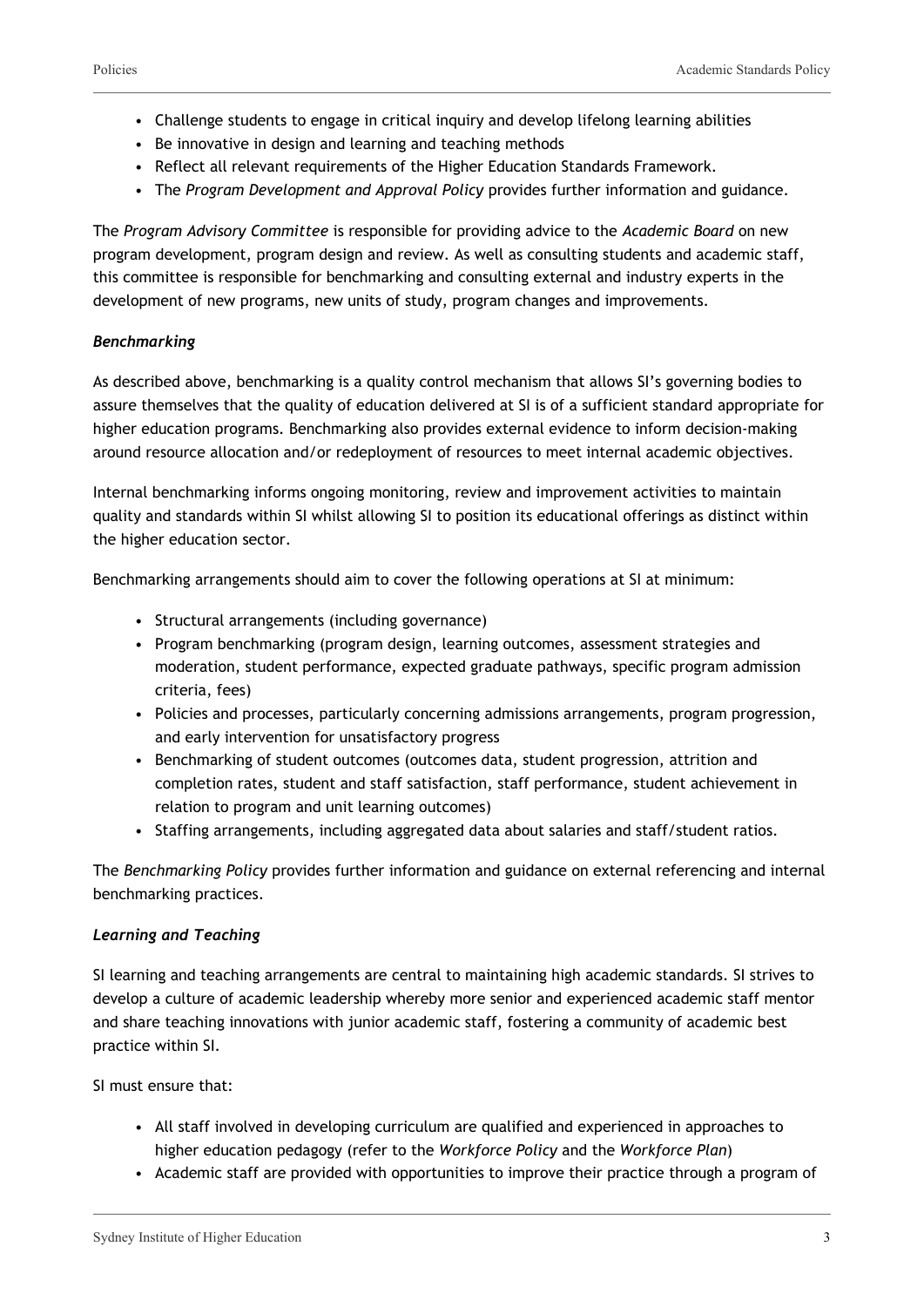professional development activities (refer to the *Professional Development Policy*)

- Learning and teaching staff encourage students to engage in critical inquiry and the development of lifelong learning (refer to the *Critical Inquiry Policy*)
- Learning and teaching activities are arranged to foster progressive thought and increasingly advanced knowledge in the discipline
- Students are provided with appropriate learning resources to support their intellectual inquiry and research activities (refer to the *Library and Information Resources Policy*).

The *Learning and Teaching Policy* and *Learning and Teaching Plan* provide further information and guidance.

#### *Assessment*

SI will ensure that all assessment activities are consistent, applied fairly, and are appropriate for the stated program learning outcomes.

As such, SI will:

- Engage in moderation activities (as per the *Moderation Policy)* so that:
	- All student work in a given assessment is marked against the same criteria.
	- All grades awarded are an accurate reflection of students' achievement.
- Ensure that assessments require students to demonstrate the learning outcomes.

The *Assessment Policy* provides further information and guidance.

### **Policy Implementation and Monitoring**

The *Academic Board* delegates responsibility for the implementation of this policy to the academic management committees identified above in 'Procedures'.

## **Definitions**

**Academic Board:** the SI governing body responsible for academic oversight, including SI learning and teaching environment and practices, program development and approval, workforce planning, research and scholarship, and academic policies and procedures. The *Academic Board* advises the *Corporate Governance Board* on academic matters.

**Academic governance:** The structures, systems, and processes through which academic oversight is maintained, ensuring the best quality of learning, teaching, scholarship, and research at SI.

**Academic integrity:** the standards and values that must be embedded in all academic activities, such as accountability, fairness, honesty, and respect.

**Benchmarking:** Key to ongoing quality assurance and improvement, benchmarking is the process through which SI sets standards based on best practice for practice in both academic and non-academic areas of operation.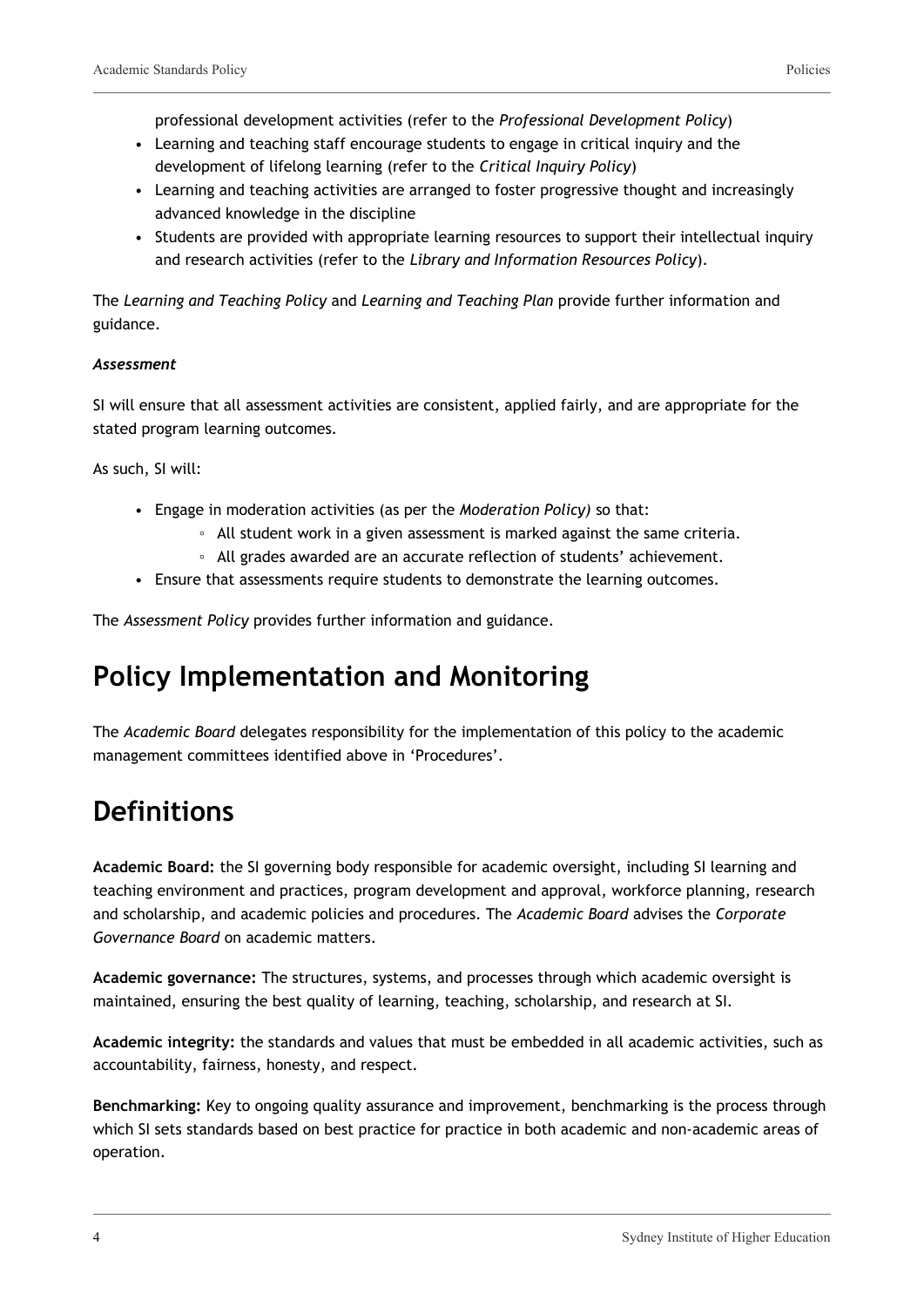*Higher Education Standards Framework (Threshold Standards) 2015:* The Australian national standards for higher education that all higher education providers must meet, regulated by TEQSA.

**Learning and Teaching Plan:** a document that outlines the SI's academic objectives over a five-year period, corresponding strategies to achieve the objectives, and measurements of progress.

**Tertiary Education Quality and Standards Agency (TEQSA):** Australia's regulatory body that registers and evaluates the performance of higher education providers against the Higher Education Standards Framework, thus ensuring that all students studying a higher education degree in Australia receive quality education.

### **Review Schedule**

This policy will be reviewed by the *Academic Board* every three years.

| <b>Version History</b> |                |                |                                |                   |
|------------------------|----------------|----------------|--------------------------------|-------------------|
| Version number:        | Approved by:   | Approval date: | Revision notes:                | Next review date: |
|                        | Academic Board | 25/10/2017     |                                | 25/10/2020        |
| 2                      | Academic Board | 07/01/2021     | No change. Periodic<br>Review. | 07/01/2024        |

| ▲ Related Documents |                                                 |  |
|---------------------|-------------------------------------------------|--|
| $\bullet$           | <b>Academic Governance Policy</b>               |  |
| ☞                   | Academic and Professional Integrity Policy      |  |
| $\bullet$           | <b>Academic Standards Policy</b>                |  |
| $\rightarrow$       | <b>Assessment Policy</b>                        |  |
| $\bullet$           | <b>Benchmarking Policy</b>                      |  |
| $\bullet$           | Corporate Governance Policy                     |  |
| ☞                   | Program Development and Approval Policy         |  |
| $\bullet$           | Program Review and Continual Improvement Policy |  |
| $\bullet$           | <b>Critical Inquiry Policy</b>                  |  |
| $\bullet$           | <b>Workforce Policy</b>                         |  |
| $\bullet$           | Learning and Teaching Policy                    |  |
| $\bullet$           | <b>Library and Information Resources Policy</b> |  |
| $\rightarrow$       | <b>Moderation Policy</b>                        |  |
| $\bullet$           | Professional Development Policy                 |  |
| $\bullet$           | Learning and Teaching Plan                      |  |
| $\bullet$           | Workforce Plan                                  |  |